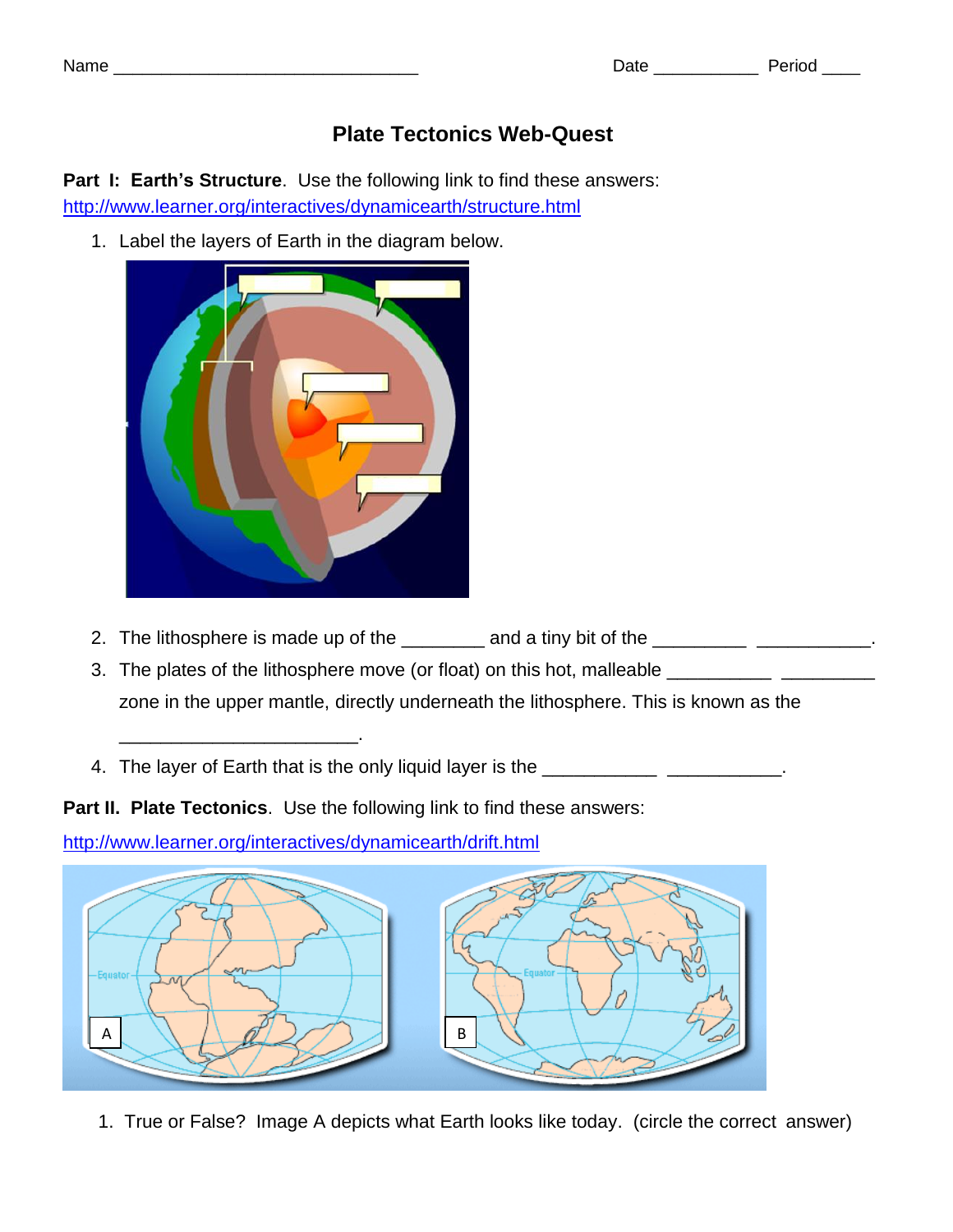- 2. What did Earth look like 250 million years ago? The continents of Earth were clustered together in formation that a scientist named \_\_\_\_\_\_\_\_\_\_\_\_\_\_. The scientist that named "Pangaea" was a German scientist by the name of \_\_\_\_\_\_\_\_\_\_\_\_ \_\_\_\_\_\_\_\_\_\_\_\_\_ . He theorized that "Pangaea" split apart and the different landmasses, or continents, drifted to their current locations on the globe. Wegener's theories of plate movement became the basis for the development of the theory of \_\_\_\_\_\_\_\_\_\_\_\_\_\_\_\_\_\_\_\_\_\_\_\_\_\_\_\_\_\_.
- 3. Order the images of Earth's plates in order from oldest or earliest (1) to most recent (5).



**Part III. Plates and Boundaries.** Use the following link to find these answers: <http://www.learner.org/interactives/dynamicearth/plate.html>

1. Name the missing tectonic plates in the blanks on the image below.



- 2. The place where the two plates meet is called a \_\_\_\_\_\_\_\_\_\_\_\_\_\_\_\_\_\_\_\_\_. Boundaries have different names depending on how the two plates are moving in relationship to each other.
	- A. If two plates are pushing towards each other it is called a \_\_\_\_\_\_\_\_\_\_\_\_\_\_\_\_\_\_\_\_\_.
	- B. If two plates are moving apart from each other it is called a \_\_\_\_\_\_\_\_\_\_\_\_\_\_\_\_\_\_\_\_\_\_\_.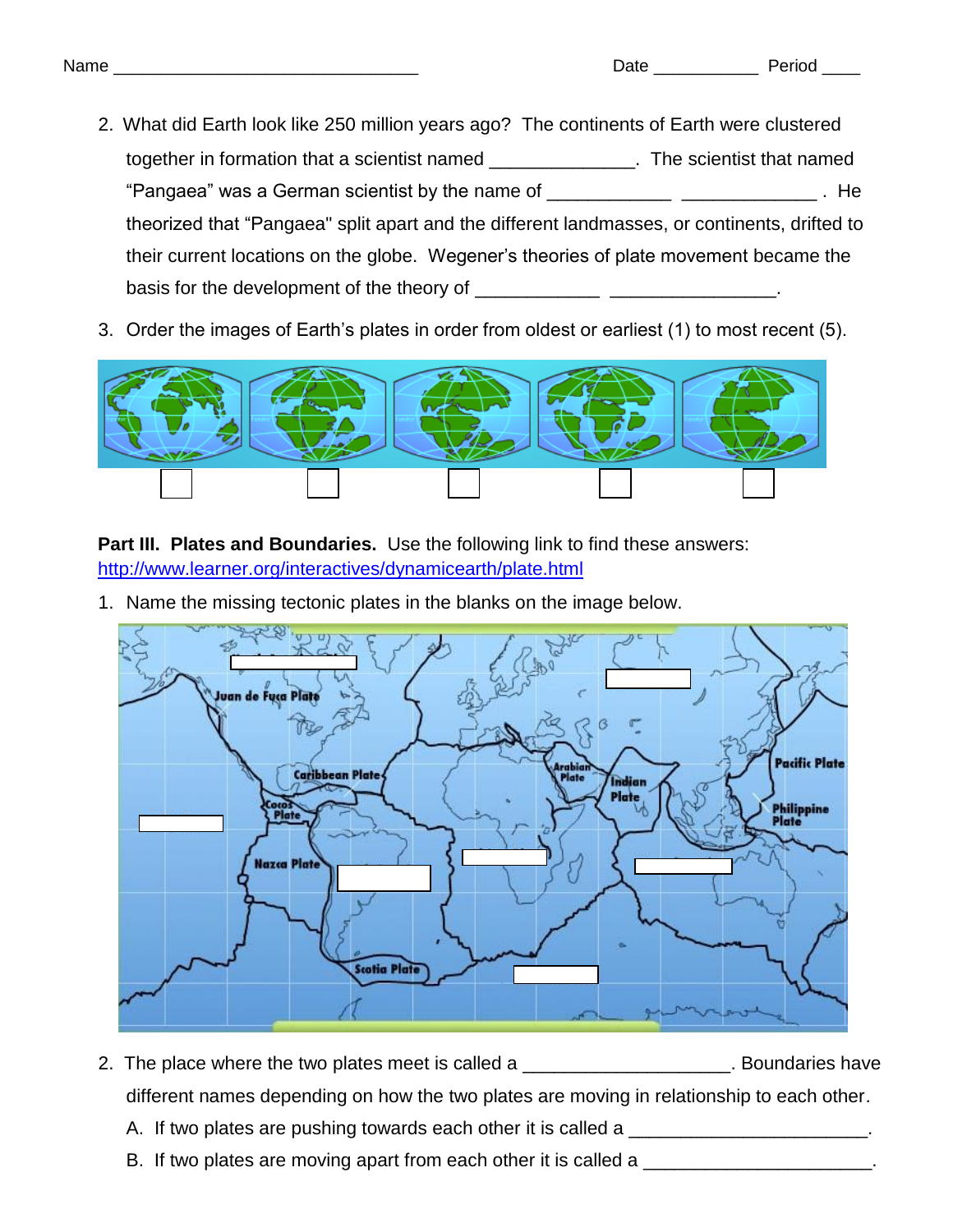C. If two plates are sliding past each other it is a called a  $\blacksquare$ 

3. Label the type of boundary depicted in each image below.



4. Plates and Boundaries Challenge. Follow directions for the challenge. Record your results below:

Part I. Number of correctly placed plates = \_\_\_\_\_\_\_\_\_\_\_\_\_\_\_\_\_\_\_\_\_\_\_\_\_\_

Part II. Number of boundary types correctly labeled  $=$ 

**Part IV. Slip, Slide, and Collide.** Use the following link to find these answers: <http://www.learner.org/interactives/dynamicearth/slip.html>

1. At **convergent boundaries**, tectonic plates \_\_\_\_\_\_\_\_\_\_\_ with each other. The events that occur at these boundaries are linked to the types of plates (oceanic or  $\qquad \qquad$ that are interacting.

## **Subduction Zones and Volcanoes**

At some convergent boundaries, an oceanic plate collides with a continental plate. Oceanic crust tends to be \_\_\_\_\_\_\_\_\_\_\_\_\_\_\_ and \_\_\_\_\_\_\_\_\_\_\_\_\_\_\_\_ than continental crust, so the denser oceanic crust gets bent and pulled under, or \_\_\_\_\_\_\_\_\_\_\_\_\_\_\_\_, beneath the lighter and thicker continental crust. This forms what is called a **subduction zone**. As the oceanic crust sinks, a deep oceanic \_\_\_\_\_\_\_\_\_\_\_\_, or valley, is formed at the edge of the continent. The crust continues to be forced deeper into the earth, where high heat and pressure cause trapped water and other gasses to be released from it. This, in turn, makes the base of the crust melt, forming \_\_\_\_\_\_\_\_\_\_\_\_. The magma formed at a subduction zone rises up toward the earth's surface and builds up in magma chambers, where it feeds and creates \_\_\_\_\_\_\_\_\_\_\_\_\_\_\_\_ on the overriding plate. When this magma finds its way to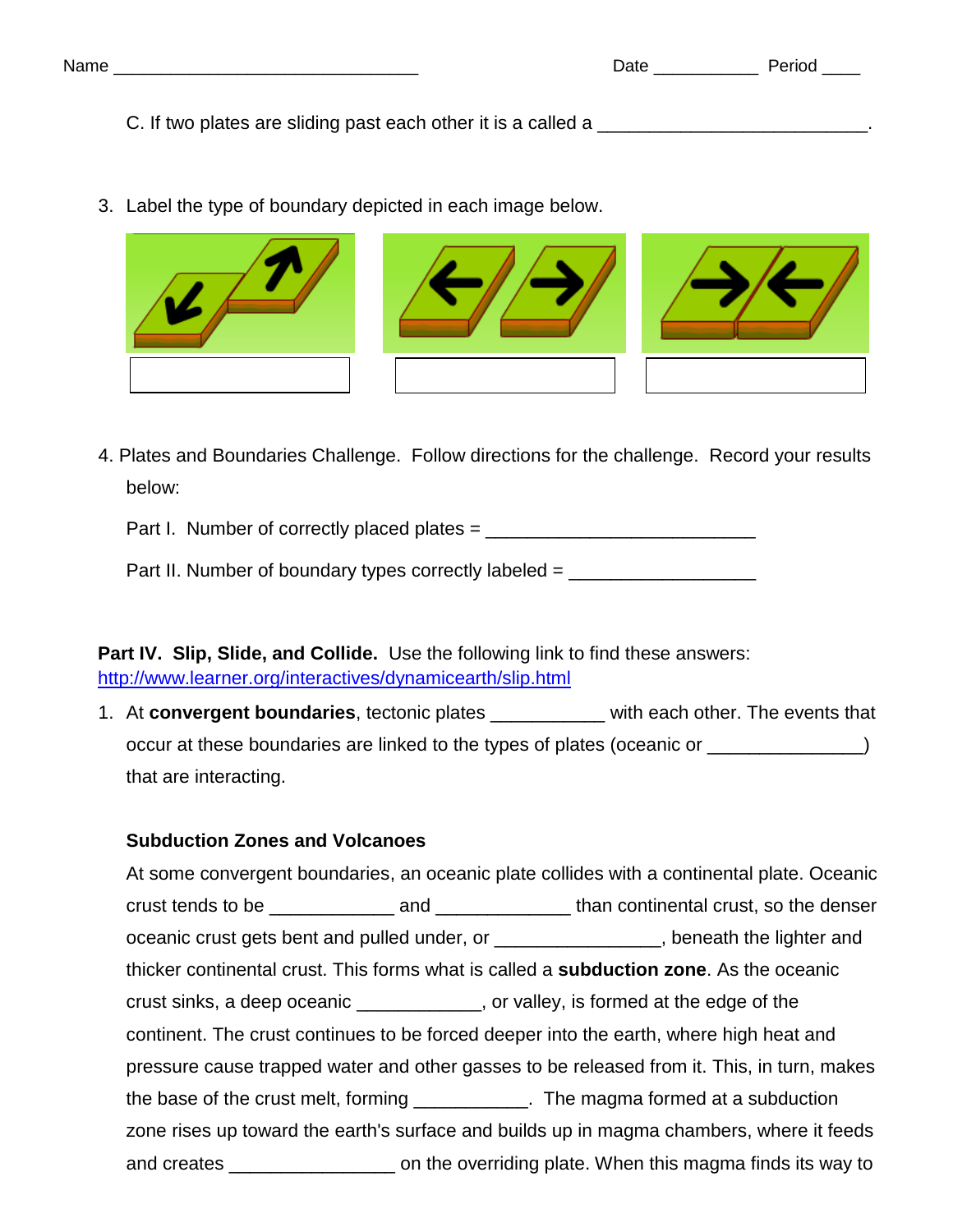| the surface through a vent in the crust, the volcano erupts, expelling ______________ and |
|-------------------------------------------------------------------------------------------|
| __________. An example of this is the band of active volcanoes that encircle the Pacific  |
| Ocean, often referred to as the Ring of Fire.                                             |
| Roll your mouse over the image to find the definitions of the words below:                |
|                                                                                           |
|                                                                                           |
|                                                                                           |
|                                                                                           |
|                                                                                           |

Fill in the type of crust converging in the image below.



A subduction zone is also generated when two oceanic plates collide — the older plate is forced under the \_\_\_\_\_\_\_\_\_\_\_\_\_\_ one, and it leads to the formation of chains of volcanic islands known as \_\_\_\_\_\_\_\_\_\_\_\_\_\_\_\_\_\_\_\_\_\_\_\_\_\_\_\_\_.

## **Collision Zones and Mountains**

What happens when two continental plates collide? Because the rock making up continental plates is generally lighter and less dense than oceanic rock, it is too light to get pulled under the earth and turned into magma. Instead, a collision between two continental plates crunches and folds the rock at the boundary, lifting it up and leading to the formation of  $\qquad \qquad \ldots$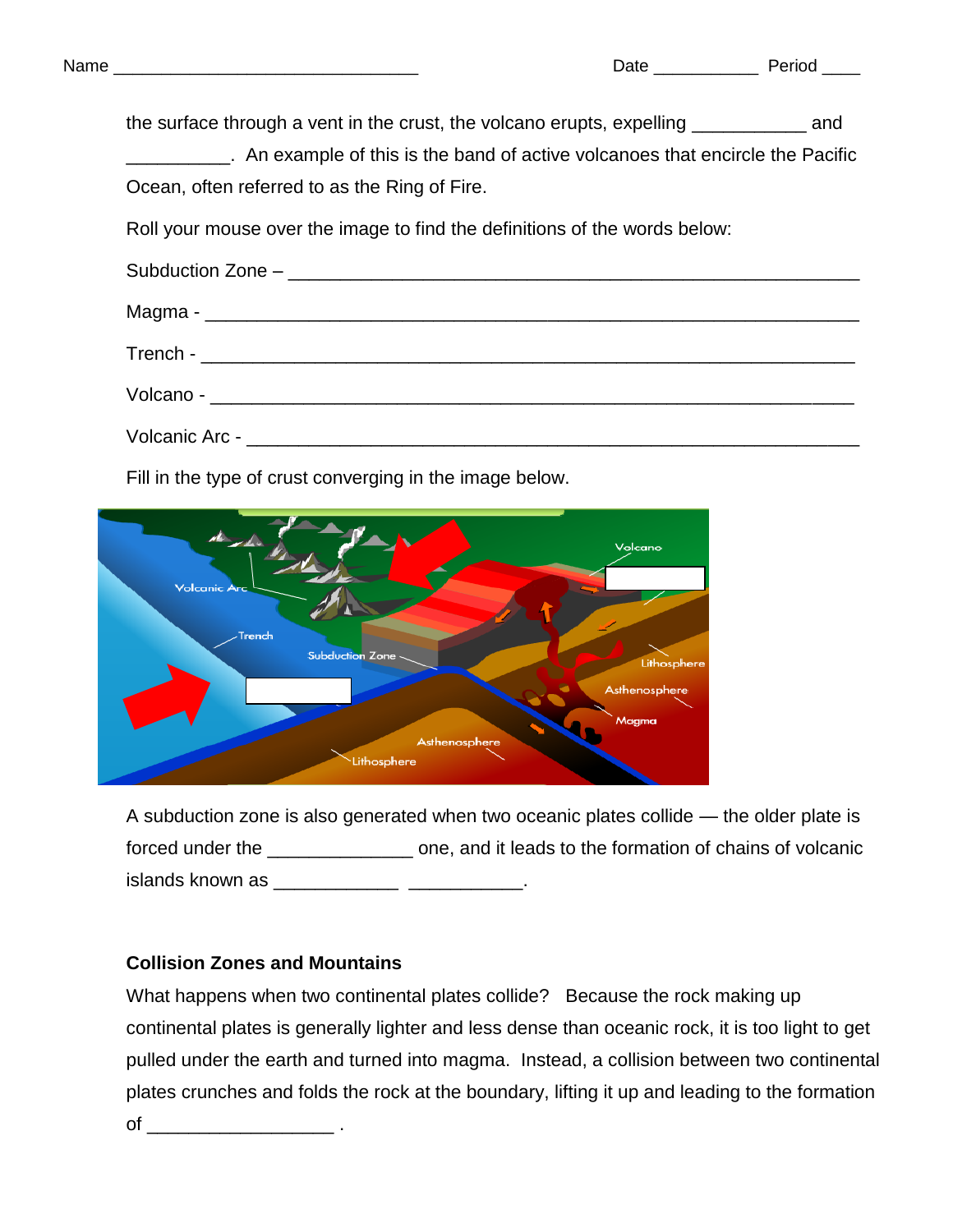

Fill in the type of crust converging in the image below.

Roll your mouse over the image to find the definitions of the words below:

Continental Crust - \_\_\_\_\_\_\_\_\_\_\_\_\_\_\_\_\_\_\_\_\_\_\_\_\_\_\_\_\_\_\_\_\_\_\_\_\_\_\_\_\_\_\_\_\_\_\_\_\_\_\_\_\_ Mountain -

 $\frac{1}{\sqrt{2}}$  ,  $\frac{1}{\sqrt{2}}$  ,  $\frac{1}{\sqrt{2}}$  ,  $\frac{1}{\sqrt{2}}$  ,  $\frac{1}{\sqrt{2}}$  ,  $\frac{1}{\sqrt{2}}$  ,  $\frac{1}{\sqrt{2}}$  ,  $\frac{1}{\sqrt{2}}$  ,  $\frac{1}{\sqrt{2}}$  ,  $\frac{1}{\sqrt{2}}$  ,  $\frac{1}{\sqrt{2}}$  ,  $\frac{1}{\sqrt{2}}$  ,  $\frac{1}{\sqrt{2}}$  ,  $\frac{1}{\sqrt{2}}$  ,  $\frac{1}{\sqrt{2}}$ 

2. At **divergent boundaries**, tectonic plates are moving \_\_\_\_\_\_\_\_\_\_ from each other. One result of huge masses of crust moving apart is example approaching. This occurs when two plates made of oceanic crust pull apart. A crack in the ocean floor appears and then magma oozes up from the mantle to fill in the space between the plates, forming a raised ridge called a \_\_\_\_\_\_\_\_\_\_\_\_\_\_\_\_\_\_\_\_\_\_\_\_\_\_\_\_\_\_\_. The magma also spreads outward, forming \_\_\_\_\_\_\_\_\_ ocean floor and \_\_\_\_\_\_\_\_\_ oceanic crust.

When two \_\_\_\_\_\_\_\_\_\_\_\_\_\_\_\_\_\_\_\_\_ plates diverge, a valley-like rift develops. This \_\_\_\_\_\_\_\_\_\_\_\_\_ is a dropped zone where the plates are pulling apart. As the crust widens and thins, valleys form in and around the area, as do \_\_\_\_\_\_\_\_\_\_\_\_\_\_\_, which may become increasingly active. Early in the rift formation, streams and rivers flow into the low valleys and long, narrow lakes can be created. Eventually, the widening crust along the divergent boundary may become thin enough that a piece of the continent breaks off, forming a new tectonic plate.



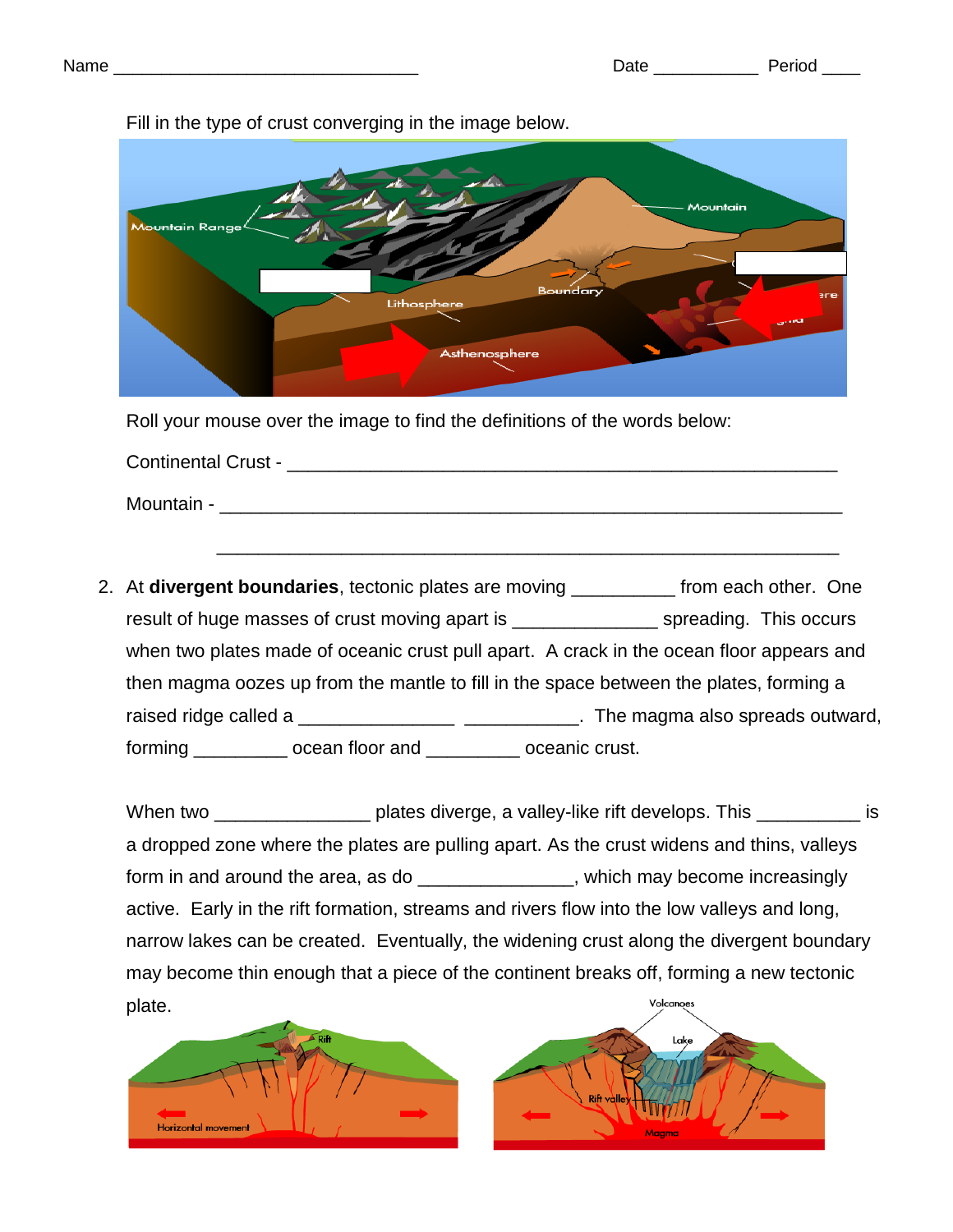3. At **transform boundaries**, tectonic plates are not moving directly toward or directly away from each other. Instead, two tectonic plates \_\_\_\_\_\_\_\_\_\_\_\_ past each other in a horizontal direction. This kind of boundary results in a \_\_\_\_\_\_\_\_. A fault is a crack or \_\_\_\_\_\_\_\_ in the earth's crust that is associated with this movement.

Transform boundaries and the resulting faults produce many \_\_\_\_\_\_\_\_\_\_\_\_\_\_\_\_ because edges of tectonic plates are jagged rather than \_\_\_\_\_\_\_\_\_\_\_\_\_. As the plates grind past each other, the jagged edges strike each other, catch, and stick, "locking" the plates in place for a time. Because the plates are locked together without moving, a lot of \_\_\_\_\_\_\_\_\_\_\_\_ builds up at the fault line. This stress is released in quick bursts when the plates suddenly slip into new positions. The sudden movement is what we feel as the shaking and trembling of an earthquake.

The motion of the plates at a transform boundary has given this type of fault another name, a \_\_\_\_\_\_\_\_\_\_\_\_\_\_\_\_\_\_\_\_\_\_\_\_\_\_\_\_\_\_\_\_\_\_. The best-studied strike-slip fault is the San Andreas Fault in **Andreas** Fault in



4. Complete the Plate Interactions Challenge and Test Skills questions.

My score for Plate Interactions Challenge = \_\_\_\_\_\_\_\_\_\_\_\_\_\_\_\_\_\_\_\_\_\_\_\_\_\_ My score for Test Skills questions =  $\frac{\ }{\ }$  out of 30 or  $\frac{9}{\ }$ %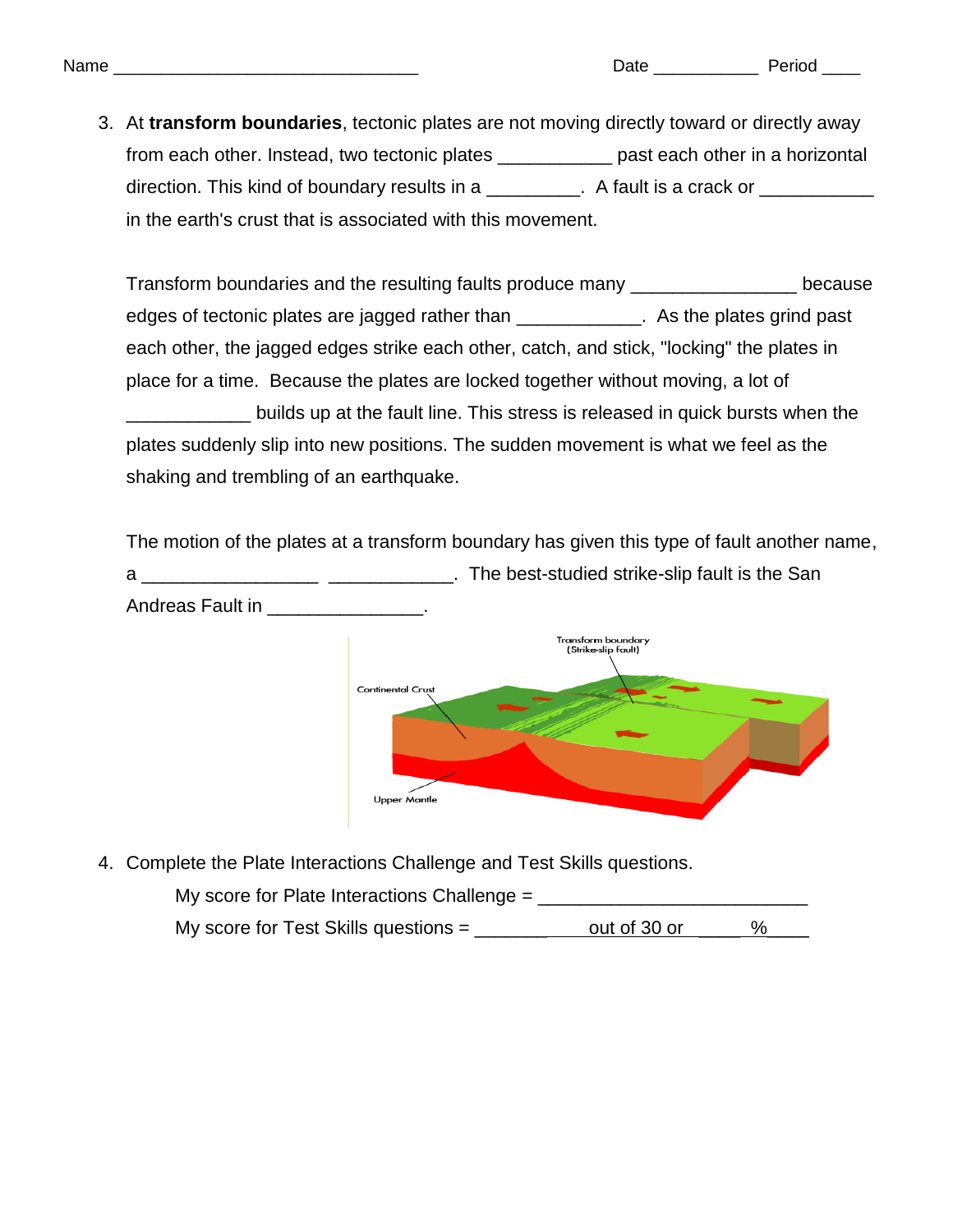## **Part V. Questions you should be able to answer now that you completed this webquest.**

Note - you may go back to the website and review to assist in answering the following questions.